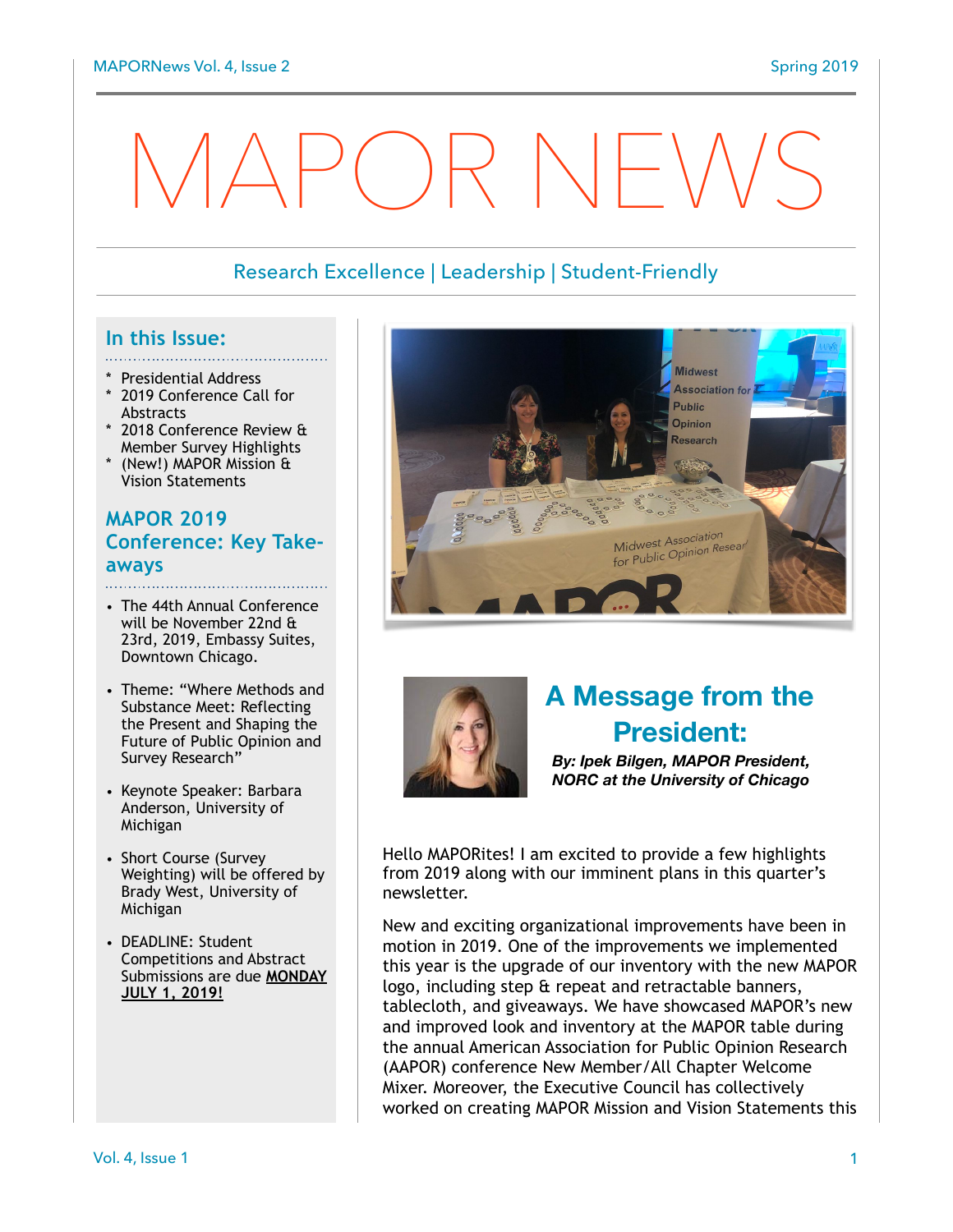year. During this process, we have also gathered feedback from MAPOR Fellows and Past Presidents. Earlier this month, we have finalized our mission and vision statements and will be highlighting these on different MAPOR platforms including but not limited to MAPOR website, newsletter, and social media. (You can read all about them below, on page 8.) Special thanks to MAPOR Member-at-Large, Mandy Sha for coordinating this effort!

Another organizational improvement is MAPOR Fellows Student Paper Awards amount increase. The Council approved a motion to increase the award amount from \$200 to \$500 for each of the two winning student papers. We are also brainstorming about networking and educational opportunities as well as additional travel awards for students to encourage student involvement at the annual MAPOR conference. Additionally, your 2019 Conference Committee is working diligently on the 2019 Annual MAPOR Conference, which take place on November 22-23, 2019 at the Embassy Suites, Downtown Chicago. Please see 2019 MAPOR Conference Chair Dana Garbarski's column for more information on the upcoming annual conference regarding abstract submissions, Student Paper Competition, Call for Conference Participation, and more!

I am also delighted to report that MAPOR was very active at different Chapter Events during the 2019 AAPOR Annual Conference. The first event was AAPOR's official New Member/All Chapter Welcome Mixer and Chef Tasting Party. It was great seeing and catching up with so many MAPOR members at this event. The second AAPOR event was the unofficial All Chapter Event organized by MAPOR, PAPOR, and SAPOR and sponsored by all AAPOR Chapters. Throughout the night, around 300 AAPOR attendees have joined the chapter event. I would like to thank all MAPOR members who attended this event and supported MAPOR and other AAPOR chapters. We hope that you also have taken a picture at the MAPOR sponsored photo booth.

#### **General MAPOR Updates:**

As of June 2019, MAPOR has 360 members, 101 (28%) of these are student members. MAPOR has retained a consistent membership base for some time. I am also pleased to report that our student membership counts have been steady over the years attributable to the student-friendly nature of our organization. Additionally, MAPOR has achieved financial stability throughout the years due to the consistent support from our generous sponsors, webinars, and annual conference attendance. As of June 2019, we have \$18,466 in our checking and \$45,019 in our savings accounts (Total Reserves = \$63,485). Our financial health enables us to make organizational improvements and to bring networking and educational opportunities to our members. MAPOR Executive Council also created a task force, led by past MAPOR President Ron Langley, to establish rules and regulations regarding MAPOR Reserves. Stay tuned for further updates from the task force!

This column provided several selected highlights from me but I would like to invite you to read further about Executive Council's work through our publicly available Executive Council monthly meeting minutes posted on the MAPOR website: [www.mapor.org/officers/minutes/.](http://www.mapor.org/officers/minutes/) Lastly, if you have any ideas, comments, questions, or concerns about MAPOR, please do not hesitate to reach out to me at [president@mapor.org](mailto:president@mapor.org) or at [bilgen-ipek@norc.org.](mailto:bilgen-ipek@norc.org)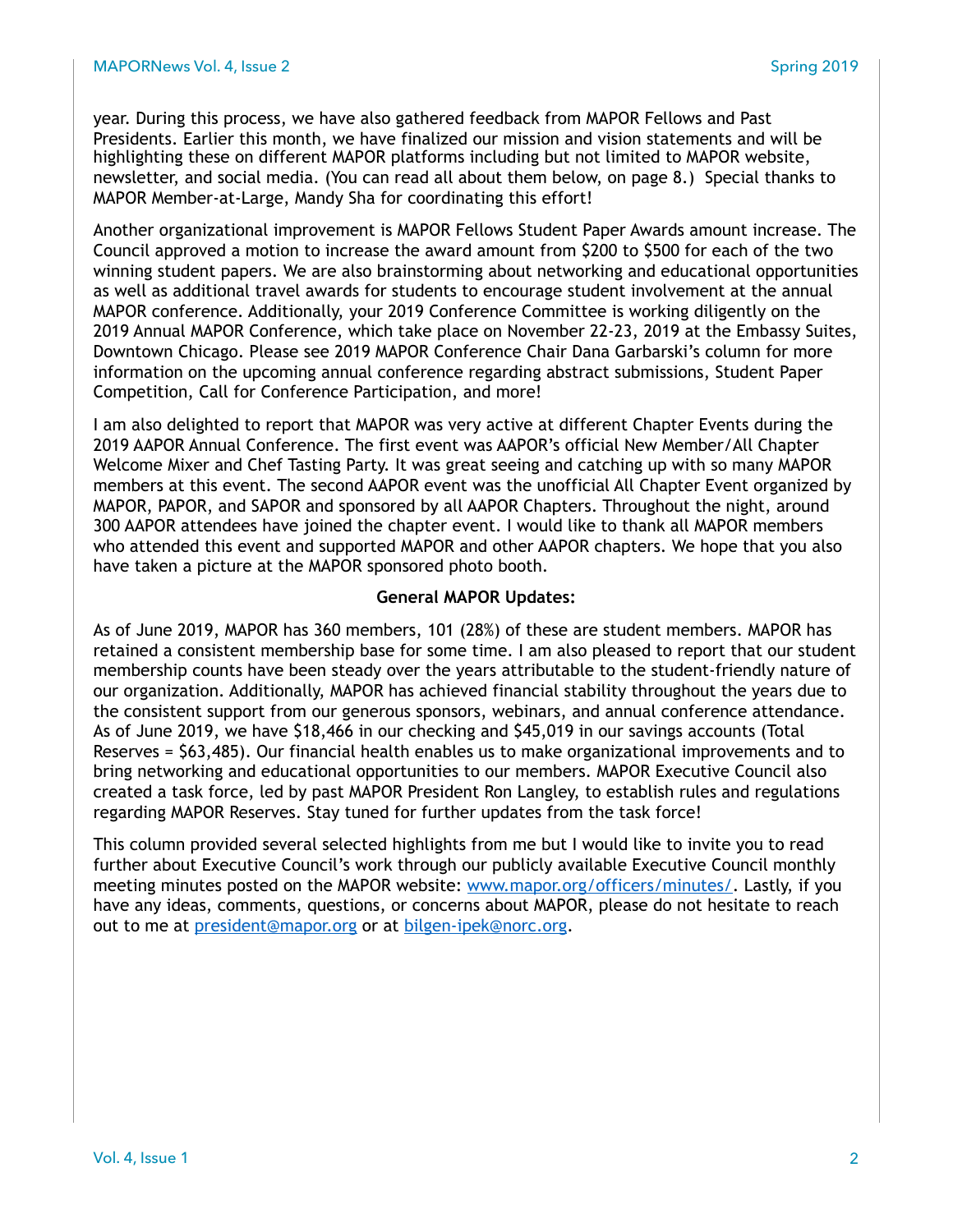

**MAPOR Conference 2019: Where Methods & Substance Meet: Reflecting the Present and Shaping the Future of Public Opinion and Survey Research Dana Garbarski, Conference Chair Loyola University Chicago** 

MAPOR council is excited to announce that the 2019 MAPOR Annual Conference abstract submission website is now open! The 44th Annual MAPOR Conference will take place on November 22-23, 2019 at the Embassy Suites Downtown Chicago (600 N. State Street). Please go to http:// www.mapor.org/2019-annual-conference/ for the call for submissions, abstract submission link, and additional conference details. We will be accepting abstracts until July 1, 2019 for the following types of presentations: papers, methodological briefs, posters, and panels of papers. We especially encourage students to enter the competition for the Doris A. Graber Award for Best Public Opinion Paper or the Allan McCutcheon Award for Best Methodology Paper.

This year, our conference theme encourages us to extend the strengths of the MAPOR community in our methodological and substantive research interests and focus on their intersection—how they shape and are shaped by each other. For example, how interviewers' behaviors shape respondents' survey answers and vice versa, how methods of gathering public opinion data may shape public opinion, and so forth. We encourage abstract submissions on all facets of research related to public opinion, communication, survey research, and their methodologies.

As announced in our Winter Newsletter, we are excited about our featured speakers at MAPOR 2019. Our keynote speaker will be Barbara Anderson, Ronald A. Freedman Collegiate Professor of Sociology and Population Studies at University of Michigan and former member and chair of the Census Scientific Advisory Committee, who will speak about the past, present, and future of the US Census—timely and relevant as we approach 2020. The short course will be on survey weighting and given by Brady West, Research Associate Professor at the Survey Research Center in the Institute for Social Research at University of Michigan. Our pedagogy hour will be on the measurement of sexual orientation and gender identity in surveys and given by Justine Bulgar-Medina, Research Scientist at NORC at the University of Chicago. Our featured speakers were chosen for their varied experiences and expertise, to accompany our theme.

We are pleased to announce that hotel reservations in the MAPOR block are now open, which you can make at the Conference page. Please book in our block to obtain the best rates and to help MAPOR meet our room block obligation if you can.

Finally, I am working with the conference committee and the executive council to review the feedback on the annual conference communicated from the MAPOR 2018 Member Survey, the business meeting, and through other outlets. Thank you for providing this feedback, which allows us to weigh many options to maximize our two days together during the conference in November.

We will be providing regular updates about the conference plans via our newsletters and on mapor.org as we get closer to November. If you have any suggestions or feedback please do not hesitate to email me at dgarbarski@luc.edu.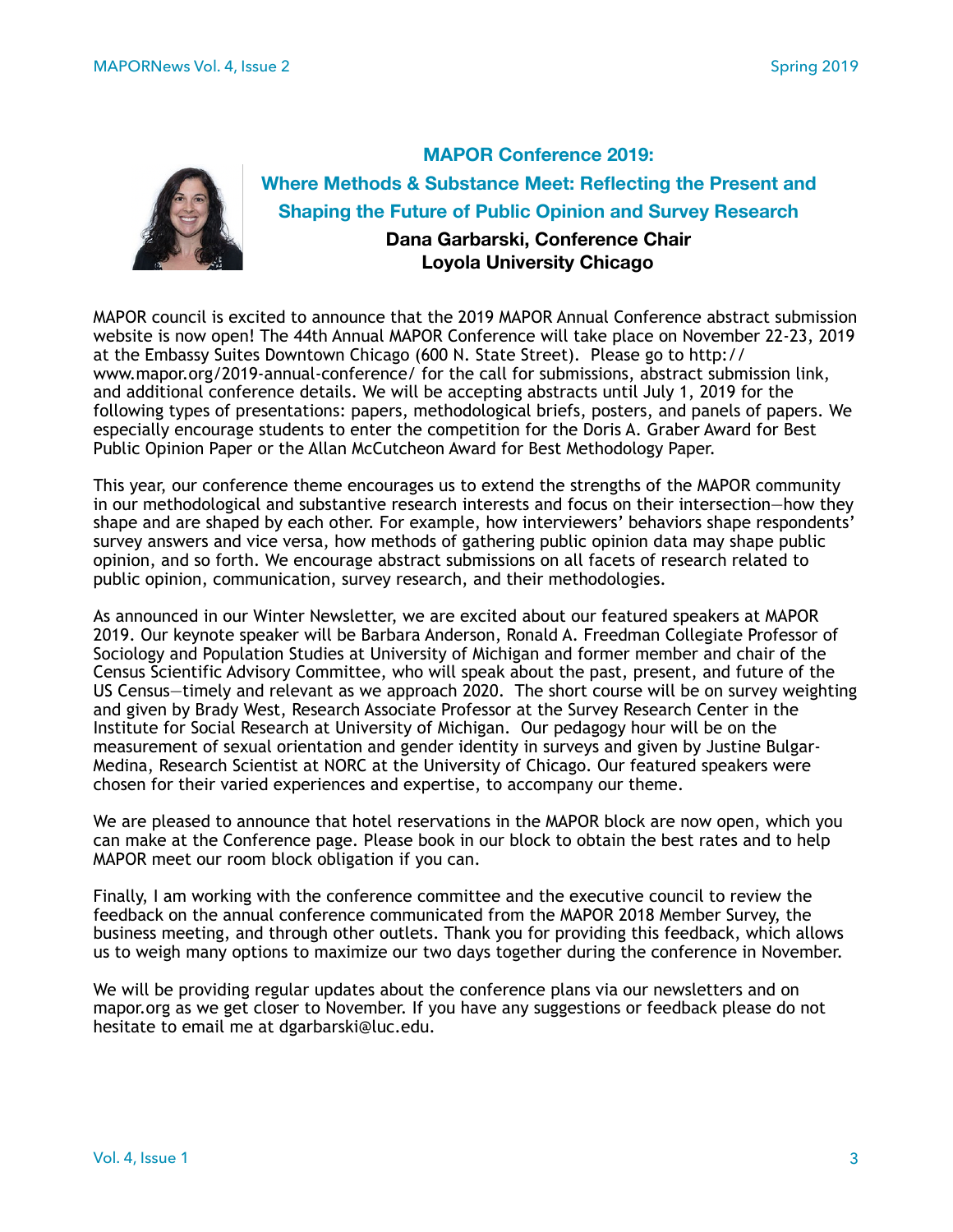#### **MAPOR 2018-2019 Member and Conference Survey Highlights Kevin Ulrich, MAPOR Secretary - Treasurer**

The Executive Council made several adjustments concerning the implementation of the 2018 survey. First, council members conducted a review of the previous year's survey and removed questions they felt were not actionable or particularly insightful. The overall result was a greatly reduced survey compared to previous years. On addition, we added a few new questions to reflect inquiries from members and to gauge outcomes from the 2018 conference. The results will be used by Executive Council to inform decisions for the upcoming conference as well as future decisions concerning the membership. What follows is a summary of some of the survey questions.

#### **Response Summary**

The 2018-19 Member and Conference Survey was conducted via an online survey in October and November of 2018. The survey was sent to all attendees of the 2018 conference as well as all MAPOR members for the years 2017-2018 (n=470). The 2018 Executive Council Members were excluded from taking the survey. Among those included, 165 responded for an AAPOR RR2 of 35%. Of those who responded, 72% were regular or honorary life members (n=118), 22% were student members (n=36), and 7% indicated they were non-members (n=11). Of those who completed the survey, 70% attended this year's conference (n=115) whereas 30% did not attend the conference  $(n=50)$ .

#### **Satisfaction with MAPOR and Conference**

The majority of members reported being either very or somewhat satisfied with their MAPOR membership. About 55% reported being very satisfied (n=80), and almost 41% reported being somewhat satisfied (n=59). Only 4% reported being either somewhat or very dissatisfied with their membership (n=6).

| Overall, how satisfied or dissatisfied are you with your membership to MAPOR? |                       |               |               |  |
|-------------------------------------------------------------------------------|-----------------------|---------------|---------------|--|
|                                                                               |                       | Frequency     | Valid Percent |  |
| Valid                                                                         | Very dissatisfied     | $\mathcal{P}$ | 1.4           |  |
|                                                                               | Somewhat dissatisfied | 4             | 2.8           |  |
|                                                                               | Somewhat satisfied    | 59            | 40.7          |  |
|                                                                               | Very satisfied        | 80            | 55.2          |  |
|                                                                               | <b>Total</b>          | 145           | 100.0         |  |

Almost 70% of those taking the survey reported attending the 2018 conference (n=115). Overall, members reported high rates of satisfaction. Of those, almost 95% reported being either very or somewhat satisfied with the conference. Close to 70% reported being very satisfied (n=78), and 25% reported being somewhat satisfied (n=28). A little over 5% reported being either somewhat or very dissatisfied with the conference (n=6).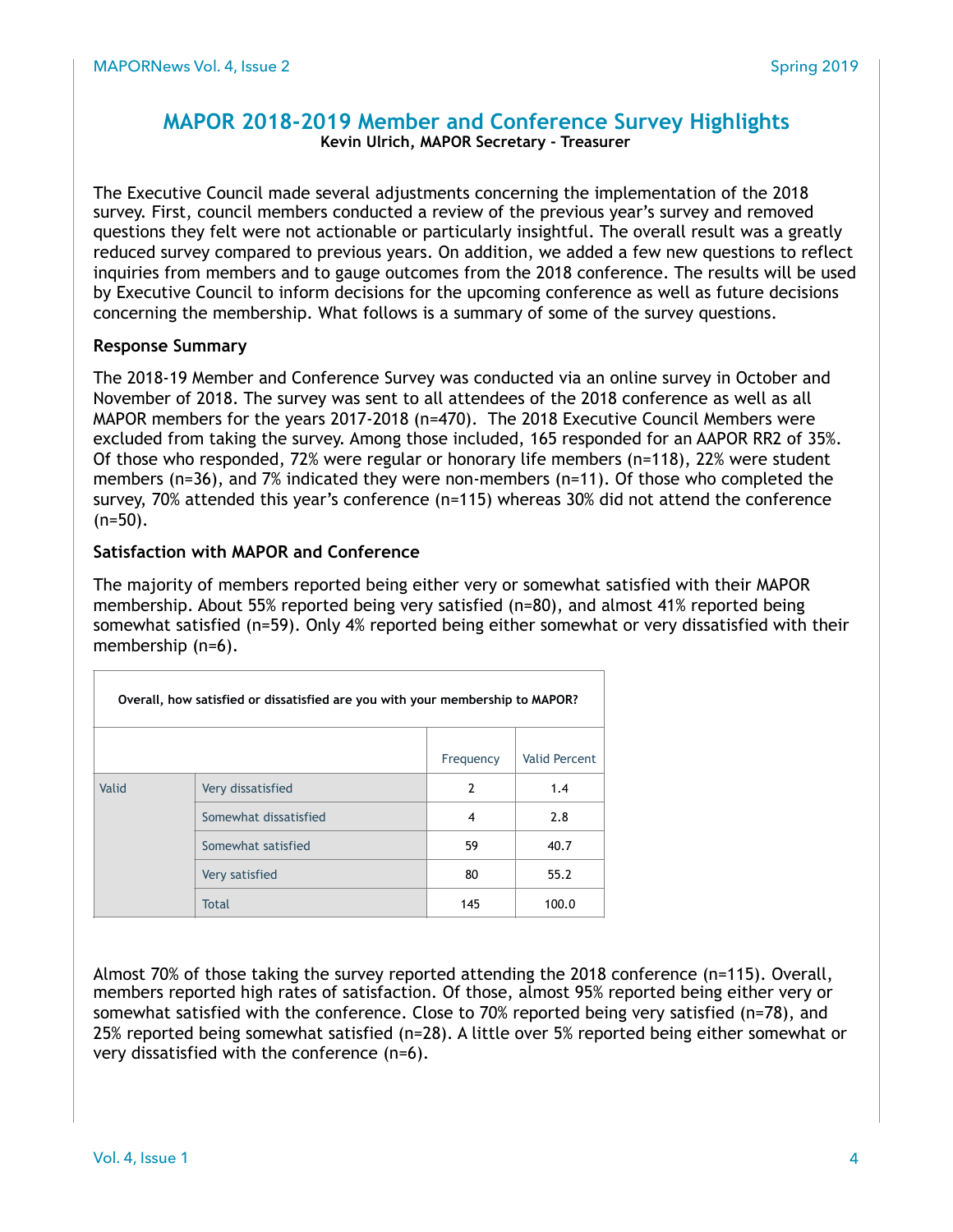| Please rate your overall level of satisfaction with the 2018 MAPOR conference. |                       |           |               |  |
|--------------------------------------------------------------------------------|-----------------------|-----------|---------------|--|
|                                                                                |                       | Frequency | Valid Percent |  |
| Valid                                                                          | Very dissatisfied     | 2         | 1.8           |  |
|                                                                                | Somewhat dissatisfied | 4         | 3.6           |  |
|                                                                                | Somewhat satisfied    | 28        | 25.0          |  |
|                                                                                | Very satisfied        | 78        | 69.6          |  |
|                                                                                | <b>Total</b>          | 112       | 100.0         |  |

#### **Barriers to attendance**

Why can't more of our members attend the annual conference? For those who did not attend the conference (n=50), we asked a range of questions about why they were unable to attend. The most frequent response was that they had another academic or professional scheduling conflict (55% n=24). The next most common reason for not attending was a lack of funding (38% n=17). We asked if several other issues may have impeded members attendance, and no other reason exceeded 10% of respondents.

| Did the following prevent you from attending the 2018 MAPOR conference?<br>Academic or professional scheduling conflict |                            |    |       |  |
|-------------------------------------------------------------------------------------------------------------------------|----------------------------|----|-------|--|
| Valid Percent<br>Frequency                                                                                              |                            |    |       |  |
| Valid                                                                                                                   | Did prevent attendance     | 24 | 54.5  |  |
|                                                                                                                         | Did not prevent attendance | 20 | 45.5  |  |
|                                                                                                                         | <b>Total</b>               | 44 | 100.0 |  |

| Did the following prevent you from attending the 2018 MAPOR conference?<br>No funding |                            |           |               |  |
|---------------------------------------------------------------------------------------|----------------------------|-----------|---------------|--|
|                                                                                       |                            | Frequency | Valid Percent |  |
| Valid                                                                                 | Did prevent attendance     | 17        | 37.8          |  |
|                                                                                       | Did not prevent attendance | 28        | 62.2          |  |
|                                                                                       | Total                      | 45        | 100.0         |  |

#### **Conference hotel timeline**

This year MAPOR's contract with the Embassy Suites was up for re-negotiation. In order to inform our decision about whether or not to stay with the Embassy Suites, we asked members about their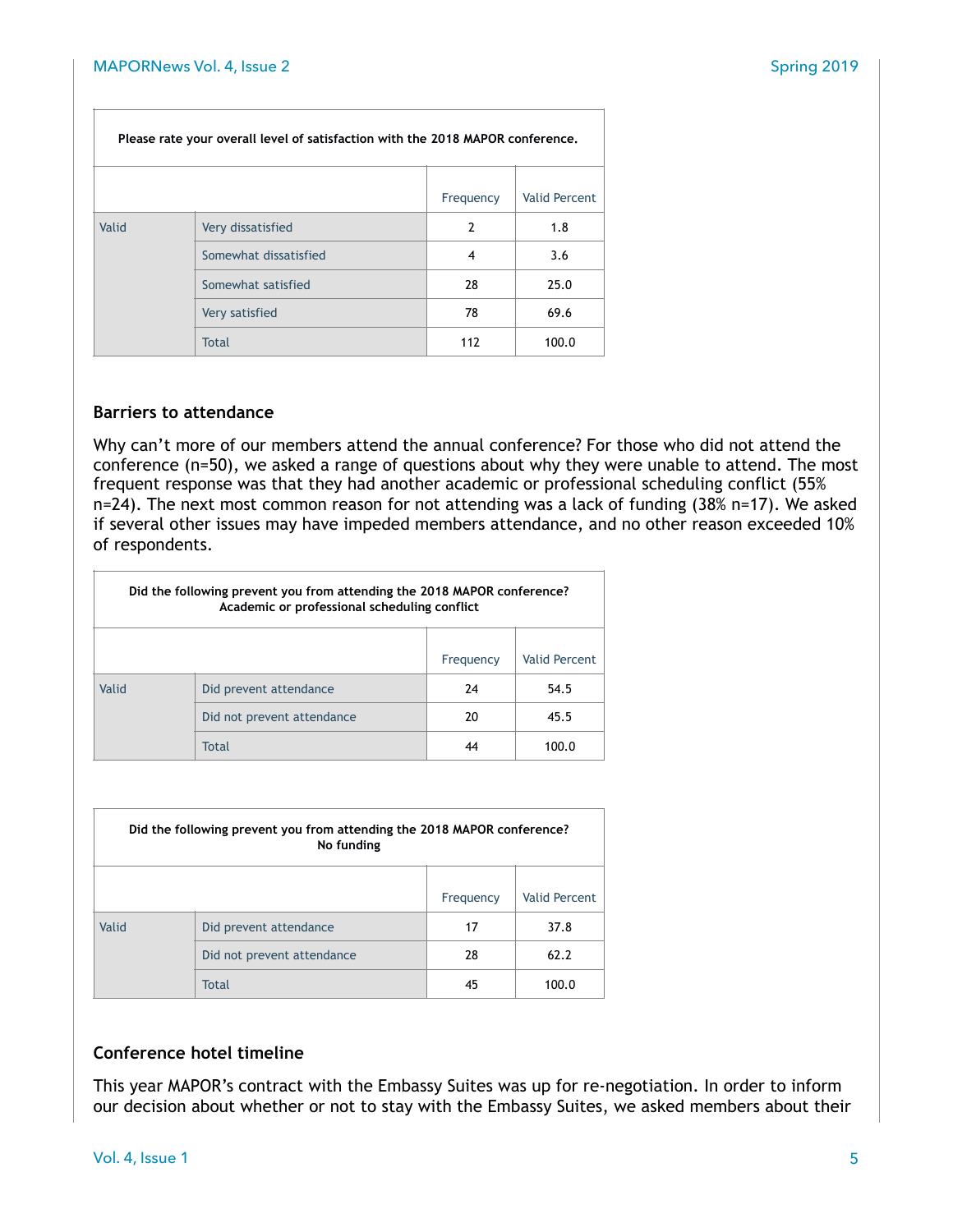$\overline{\Gamma}$ 

satisfaction with the hotel. Members indicated a strong preference to remain at the Embassy Suites. Over 93% favored extending the contract with the current hotel (n=98).

| Our current contract with the Embassy Suites runs until the end of the 2019<br>conference. Do you favor or oppose the extending our contract with the Embassy<br>Suites? |                               |           |               |  |  |
|--------------------------------------------------------------------------------------------------------------------------------------------------------------------------|-------------------------------|-----------|---------------|--|--|
|                                                                                                                                                                          |                               | Frequency | Valid Percent |  |  |
| Valid                                                                                                                                                                    | Favor extending the contract  | 98        | 93.3          |  |  |
|                                                                                                                                                                          | Oppose extending the contract | 7         | 6.7           |  |  |
|                                                                                                                                                                          | Total                         | 105       | 100.0         |  |  |

For the first time on the member survey, we asked members' opinions on the timeline of the annual conference and we asked about this in two ways. In the first question, we asked if they favored or opposed the traditional timeline of the conference. Almost 54% reported favoring the traditional timeline (n=60), 17% opposed the traditional timeline (n=19), and almost 30% had no opinion (n=33).

| The MAPOR conference has traditionally occurred the weekend before Thanksgiving.<br>Do you favor or oppose the traditional timeline? |                                 |           |                      |  |
|--------------------------------------------------------------------------------------------------------------------------------------|---------------------------------|-----------|----------------------|--|
|                                                                                                                                      |                                 | Frequency | <b>Valid Percent</b> |  |
| Valid                                                                                                                                | Favor the traditional timeline  | 60        | 53.6                 |  |
|                                                                                                                                      | Oppose the traditional timeline | 19        | 17.0                 |  |
|                                                                                                                                      | No opinion on the timeline      | 33        | 29.5                 |  |
|                                                                                                                                      | Total                           | 112       | 100.0                |  |

We then asked for members' preferences for the timeline. Almost 57% reported a preference for the weekend before Thanksgiving (n=60), 27% favored two weekends before Thanksgiving (n=29), and 16% indicated that they preferred neither of the two proposed timelines.

| What timeline would you prefer for the MAPOR conference? |                                                       |     |       |  |
|----------------------------------------------------------|-------------------------------------------------------|-----|-------|--|
| Valid<br>Frequenc<br>Percent<br>٧                        |                                                       |     |       |  |
| Valid                                                    | Two weekends before Thanksgiving                      | 29  | 27.4  |  |
|                                                          | The weekend before Thanksgiving (current<br>timeline) | 60  | 56.6  |  |
|                                                          | I do not prefer either of these timelines             | 17  | 16.0  |  |
|                                                          | <b>Total</b>                                          | 106 | 100.0 |  |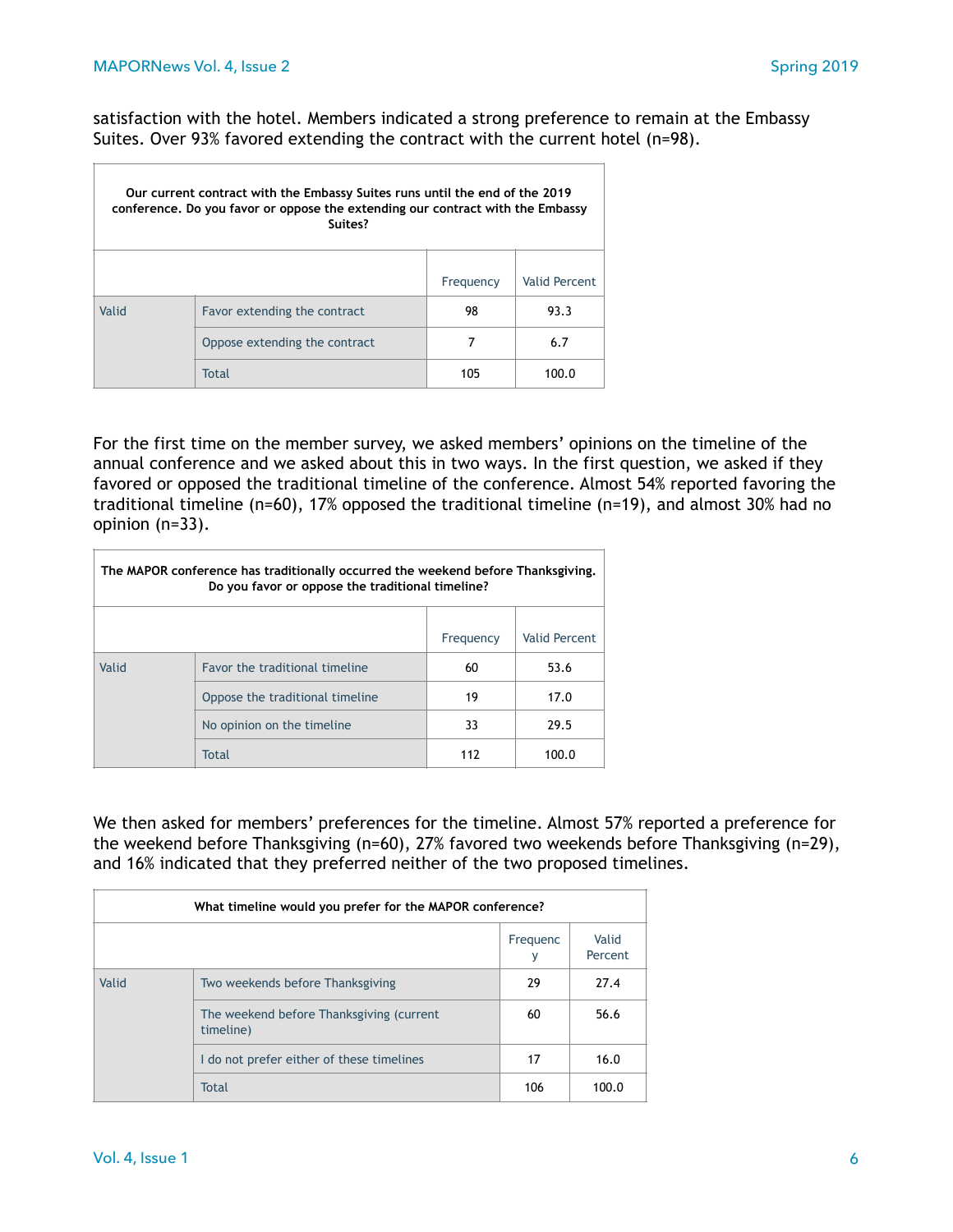#### **MAPOR current issues**

#### *Mixers*

Ē

In 2016, MAPOR began hosting mixers during the summer in Chicago and in March 2019 MAPOR hosted a mixer in Ann Arbor. We asked members if they supported hosting these types of events and almost 92% indicated support to continue hosting mixers.

| Do you think MAPOR should continue to offer mixers or other informational networking<br>events? |                                                    |               |                  |  |
|-------------------------------------------------------------------------------------------------|----------------------------------------------------|---------------|------------------|--|
|                                                                                                 |                                                    | Frequenc<br>٧ | Valid<br>Percent |  |
| Valid                                                                                           | Yes, MAPOR should continue to host these events    | 125           | 91.9             |  |
|                                                                                                 | No, MAPOR should not continue to host these events | 11            | 8.1              |  |
|                                                                                                 | <b>Total</b>                                       | 136           | 100.0            |  |

#### *What to do with an increase in submissions*

Each year our conference continues to receive more submissions than previous years. The physical space we have is limited and if the number of submissions continues to increase, at some point the Executive Council will need to make decisions about how to handle the influx. We asked members how to handle increased submissions if this trend continues in the future. Over 35% supported adding an additional concurrent session, almost 35% supported an additional methodological brief session, and 19% favored a second poster session. Eleven percent suggested alternative ideas.

| MAPOR had a record number of submissions to the conference this year. If the<br>number of submissions continues to be high in the future, which of the following<br>responses should MAPOR consider: |                                  |           |                      |  |  |  |
|------------------------------------------------------------------------------------------------------------------------------------------------------------------------------------------------------|----------------------------------|-----------|----------------------|--|--|--|
|                                                                                                                                                                                                      |                                  | Frequency | <b>Valid Percent</b> |  |  |  |
| Valid                                                                                                                                                                                                | An additional concurrent session | 48        | 35.3                 |  |  |  |
|                                                                                                                                                                                                      | Methodological briefs            | 47        | 34.6                 |  |  |  |
|                                                                                                                                                                                                      | A second poster session          | 26        | 19.1                 |  |  |  |
|                                                                                                                                                                                                      | Other ideas                      | 15        | 11.0                 |  |  |  |
| Total<br>136<br>100.0                                                                                                                                                                                |                                  |           |                      |  |  |  |

#### *How to utilize MAPOR funds*

During the Executive Council meeting, attendees had a robust discussion concerning how MAPOR should utilize the funds in our checking and savings accounts. As a result of this discussion, we added an open-ended question asking members their thoughts about how MAPOR should utilize these finds. The question was asked as open-ended because we had little to no time to develop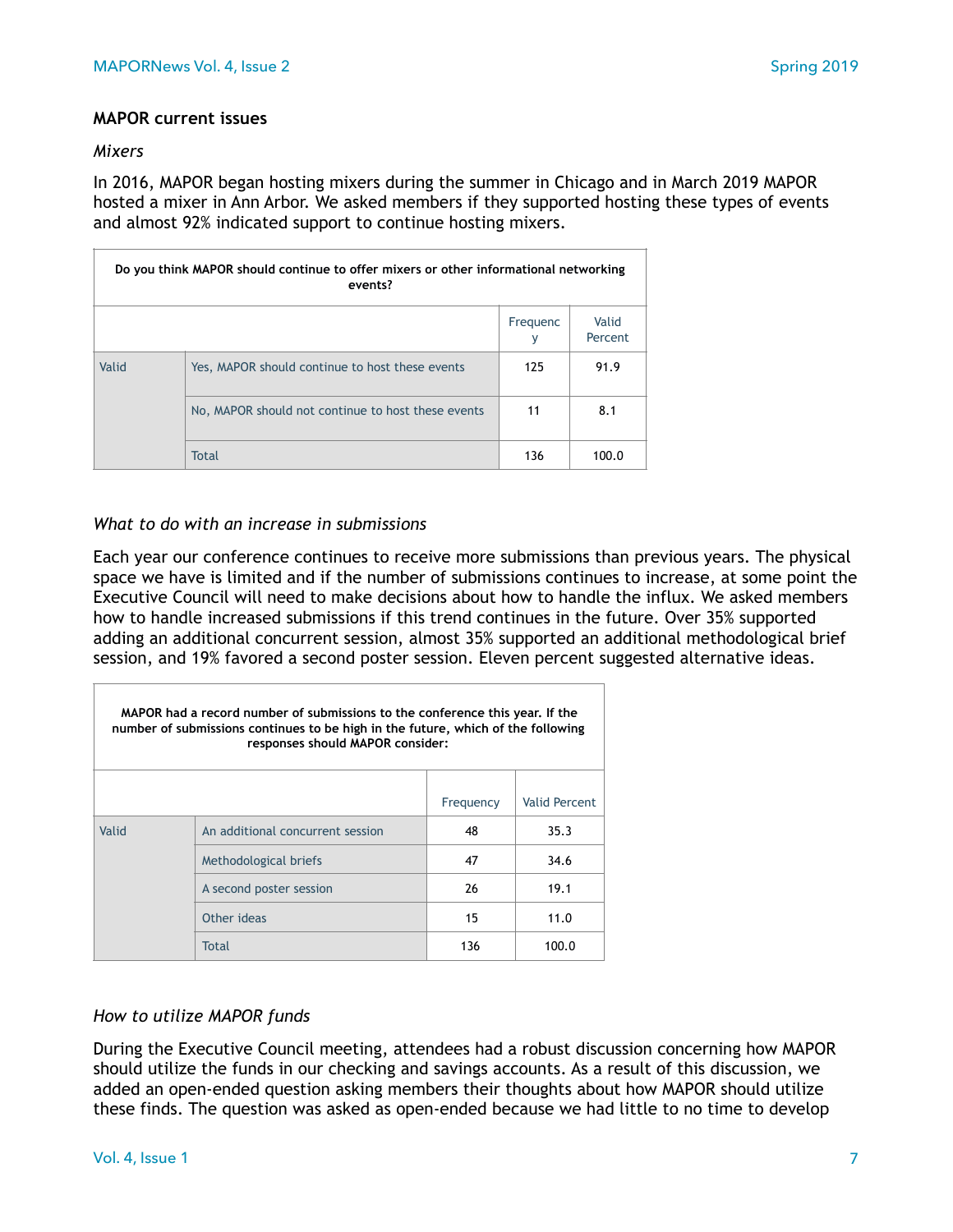and test a proper fixed-choice question. In fact, we launched the survey less than 24 hours after the business meeting. We received 49 responses to this question. Of these responses, 4 themes were most commonly mentioned:

- Twenty-two respondents mentioned some way to reduce costs to students, either through webinars, travel, reduction of conference fees, or student scholarships.
- Eleven respondents suggested keeping some type of a "nest egg", "reserves", or "rainy day" funds.
- Eight suggested using funds for social events or other types of networking sessions.
- Eight suggested some type of general reduction in costs (not associated with students) such as general travel awards or an overall reduction in registration.

We were pleased with the response from our members and appreciate the time respondents took to provide their thoughts and make suggestions about the direction of MAPOR. The Executive Council will continue to debate these issues in our monthly meetings and we encourage members to review our meeting minutes on the MAPOR website. We are also happy to hear from members about what they feel we are doing right or how we might improve the value of MAPOR membership. Please share your thoughts with Executive Council via MAPOR President Ipek Bilgen [\(bilgen-ipek@norc.org\)](mailto:bilgen-ipek@norc.org).

# **(New!) MAPOR Mission & Vision Statements**

#### **Mandy Sha, Member-at-Large**

Background: MAPOR vision and mission statements are created as part of MAPOR's strategic planning process to help the organization grow and stay relevant. They are consistent with how MAPOR has identified ourselves:

- MAPOR is a regional chapter of AAPOR and a premier professional organization serving public opinion and survey researchers.
- With the motto "Midwest…it's a state of mind", MAPOR's outreach extends from coast to coast Washington (DC) to Washington (state).
- We have a trifecta tagline (deputed at the May 2018 AAPOR conference): Research Excellence. Leadership. Student-Friendly.

#### **Vision**

MAPOR is a leading voice in public opinion, survey, and social science scholarship, methods, and practice among regional professional associations. We are an inclusive and supportive community that enables our diverse members to achieve their educational, professional development, and networking goals.

#### **Mission**

We provide high-quality educational and conference programs to encourage scholarly exchanges across disciplines and geographies, broaden member access to mentors and resources, and bolster opportunities for leadership and innovations. We join forces with AAPOR, academic institutions, and government and industry employers to develop a thriving community that supports all MAPOR members, including students, scholars, and professionals in every stage of their career.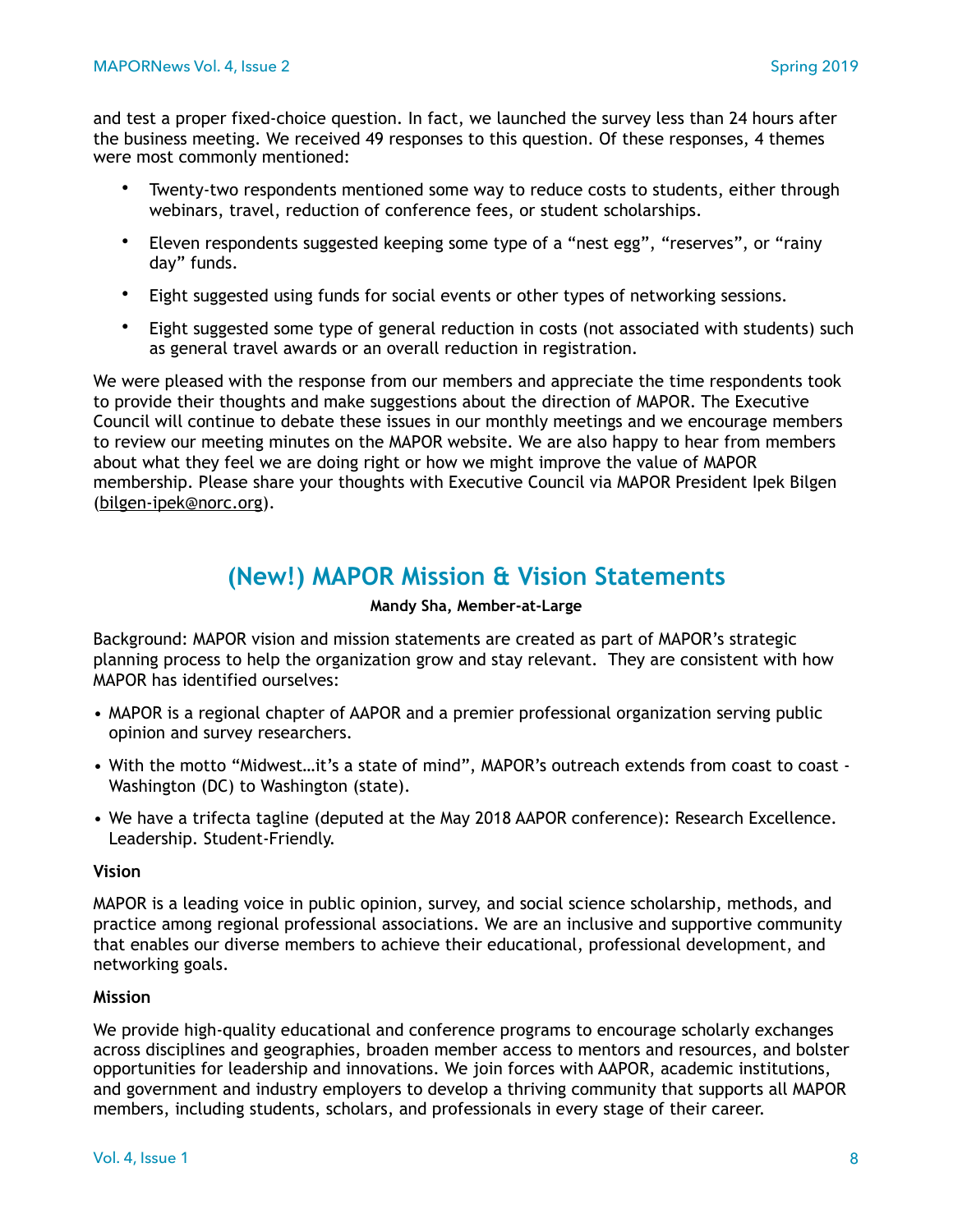# MAPOR EXECUTIVE COUNCIL

#### **President**

Ipek Bilgen NORC at the University of Chicago president@mapor.org

**VP/President-Elect**  Ned English NORC at the University of Chicago english-ned@norc.org



#### **Past-President**

Ron Langley University of Kentucky langley@uky.edu

#### **Secretary-Treasurer**

Kevin Ulrich University of Chicago Survey Lab [ulrichkv@uchicago.edu](mailto:ulrichkv@uchicago.edu)

#### **Conference Chair**

Dana Garbarski Loyola University Chicago [dgarbarski@luc.edu](mailto:dgarbarski@luc.edu)

#### **Associate Conference Chair**  Sara Walsh

NORC at the University of Chicago [walsh-sara@norc.org](mailto:walsh-sara@norc.org)

#### **Communications Coordinator**  Justine Bulgar-Medina NORC at the University of Chicago bulgarmedina[justine@norc.org](mailto:bulgarmedina-justine@norc.org)

**Sponsorship Coordinator** 

Allison Sullivan Civis Analytics asullivan@ civisanalytics.com **Webinar Coordinator**  Patrick Hsieh RTI International [yph@rti.org](mailto:yph@rti.org)

#### **Webmaster**

Josh Pasek University of Michigan [admin@mapor.org](mailto:admin@mapor.org) 

#### **Member-at-Large**  Ashley Hyon

MSG [AHyon@M-S-G.com](mailto:AHyon@M-S-G.com)

#### **Member-at-Large**

Mary Losch U. of Northern Iowa [mary.losch@uni.edu](mailto:mary.losch@uni.edu)

#### **Member-at-Large**  Mandy Sha

mandy@mandysha.com

#### **Student Liaison**  Colleen McClain University of Michigan camcclai@umich.edu

Vol. 4, Issue 1 9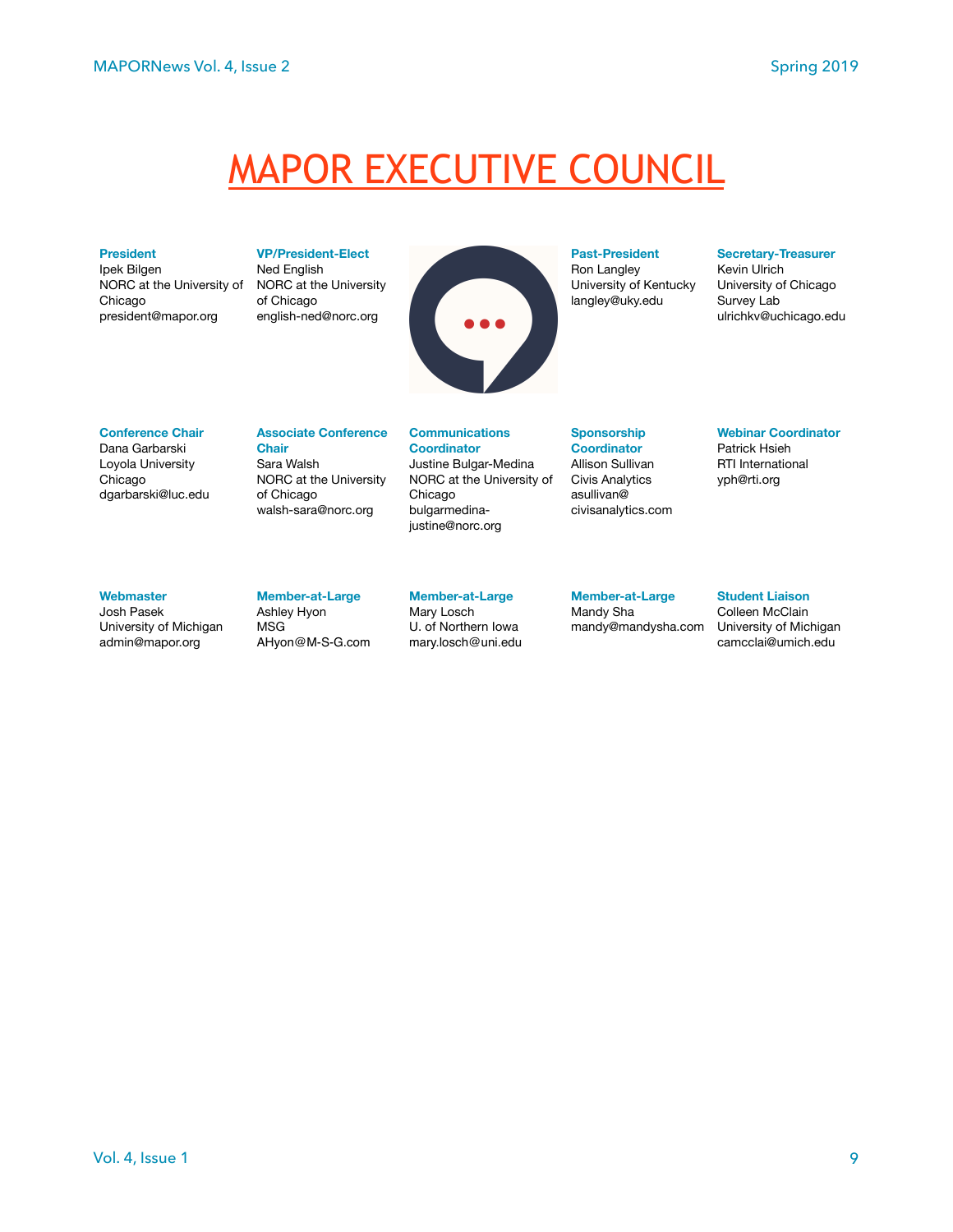# **2018-2019 MAPOR Sponsors**

*MAPOR acknowledges and thanks the following organizations for sponsoring MAPOR this year.* 

# Gold Sponsors

#### (Contributions \$2,000+)

#### *ed* Choice

NORC at the University of Chicago

QuestionPro

# Silver Sponsors

(Contributions above \$1,000-\$1,999)

Marketing Systems Group

RTI International

The University of Chicago Survey Lab

The University of Michigan Survey Research Operations, Survey Research Center

The University of Michigan - Michigan Program in Survey Methodology

University of Wisconsin Survey Center

Ipsos Public Affairs

NPC

Dynata (Formerly ResearchNow/SSI)

# Bronze Sponsors

(Contributions up to \$1,000)

Cvent

Indiana University Center for Survey Research

University of Northern Iowa, Center for Social & Behavioral Research

Civis Analytics

Michigan State University, Institute for Public Policy and Social Research, Office for Survey Research

Research Support Services

University of Illinois at Chicago Survey Research Lab

ReconMR – Reconnaissance Market Research